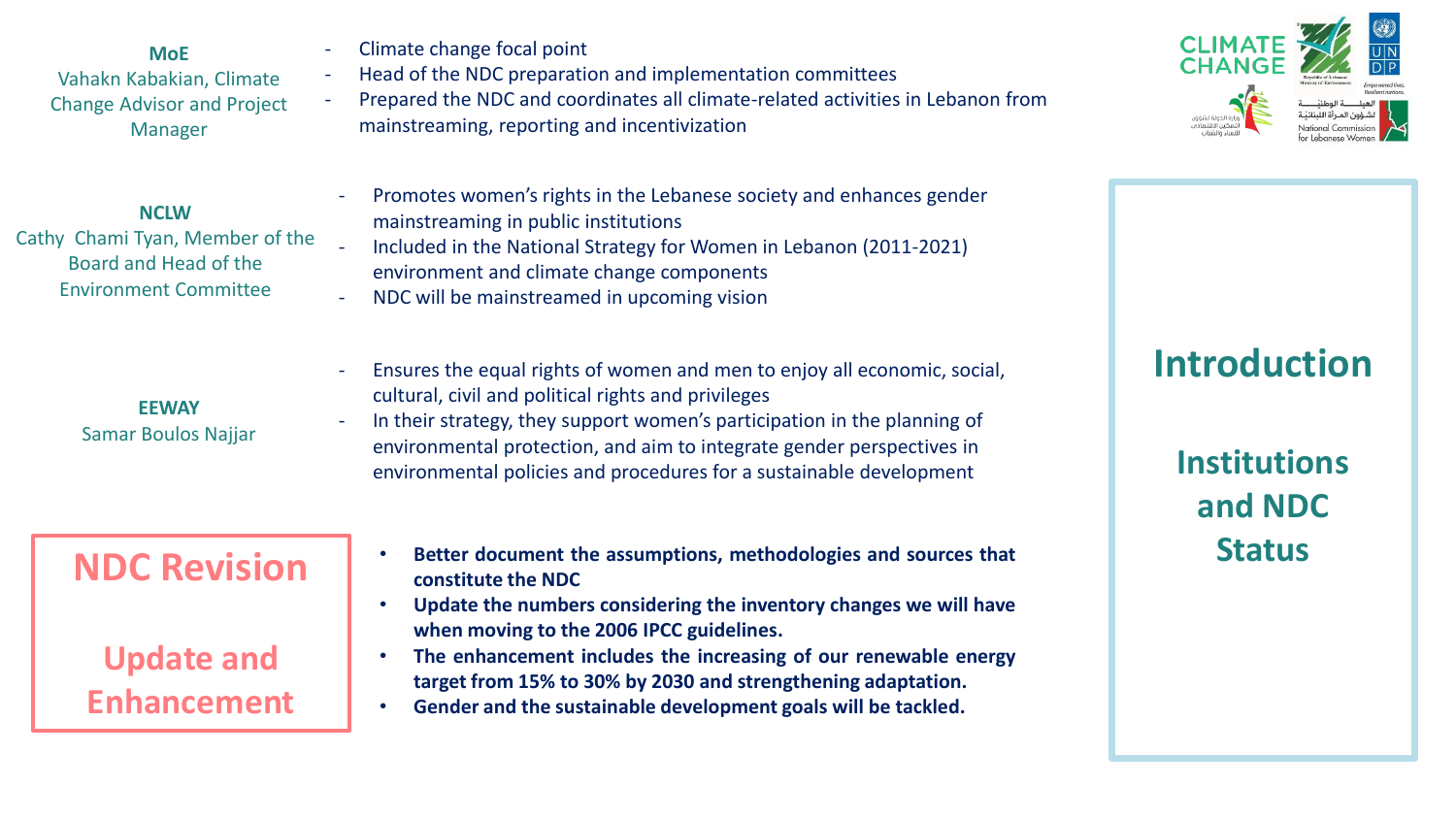First draft of the gender analysis completed

# **Methodology**



A desk review of main documents related to climate change and gender globally and in Lebanon;

A comprehensive desk review of Lebanon's climate change related documents (sectoral policies);

20 semi-structured interviews with 28 key stakeholders of the civil society, academic institutions, international organizations and public institutions and group meetings

## **Analysis**

Focuses on the different aspects of the policy-making process related to climate change including data collection, existing capacities, institutional mechanisms and opportunities to mainstream gender;

Used general data on legal, social, economic and political aspects of gender relations in Lebanon;

Did not focus on a particular sector, but rather analyzed what areas Lebanon can conduct some further work on;

Because of limited time and resources, this analysis relies only on secondary data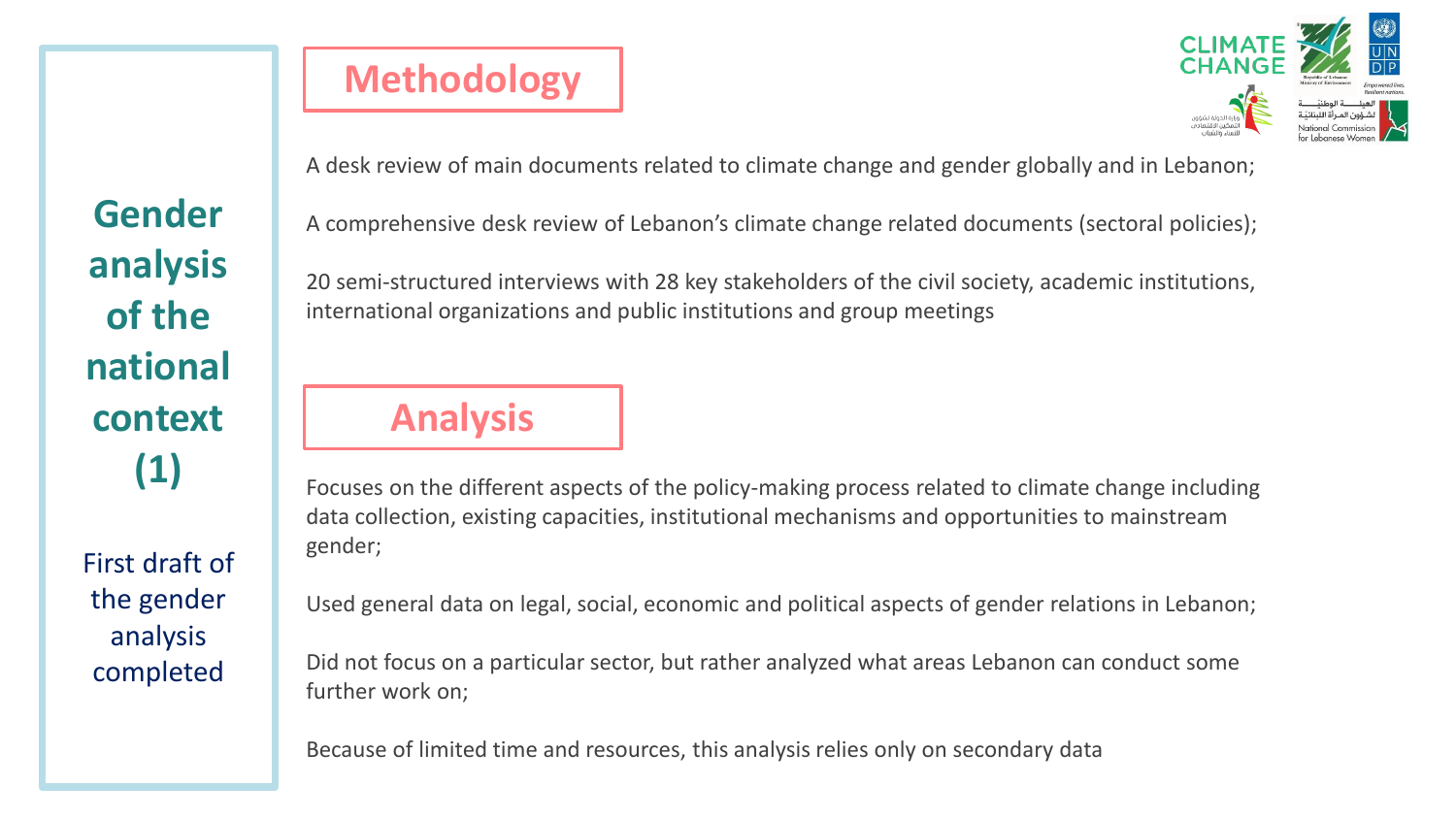First draft of the gender analysis completed

## **Findings**



The gender analysis did not focus on a particular sector, but rather analyzed what areas Lebanon can conduct some further work on;

To ensure the integration of gender into climate policies and planning, one of the key entry points is to undertake an analysis of the national context and identifying key sectors for action;

In Lebanon, women and men have different socially attributed roles and responsibilities with regard to productive, reproductive and community work;

Gender is not systematically mainstreamed into climate change policies and planning;

 $\rightarrow$  the NDC presents an opportunity to put gender at a higher level and priority. The **NDC update will include language on combatting climate change while being genderresponsive.** 

| How was the gender analysis | <b>Clarifica</b> |
|-----------------------------|------------------|
| useful?                     | for              |
|                             |                  |

**Opportunity for longoverdue stocktake**

**Clarification of entry points for mainstreaming**

**Level of gender mainstreaming capabilities in different ministries**

**Expanded network of partners and enhanced collaboration**

**Clear way forward with recommendations**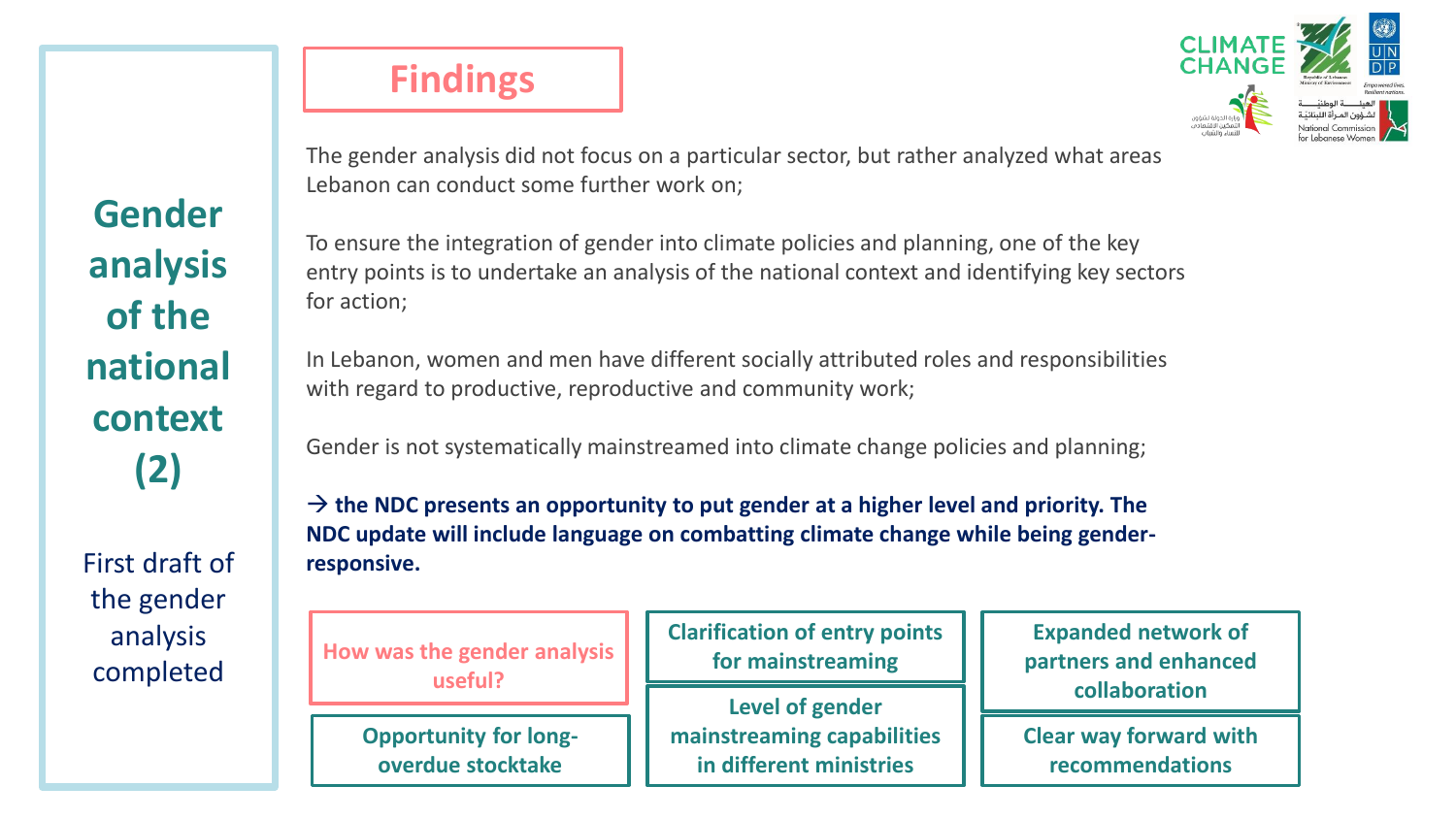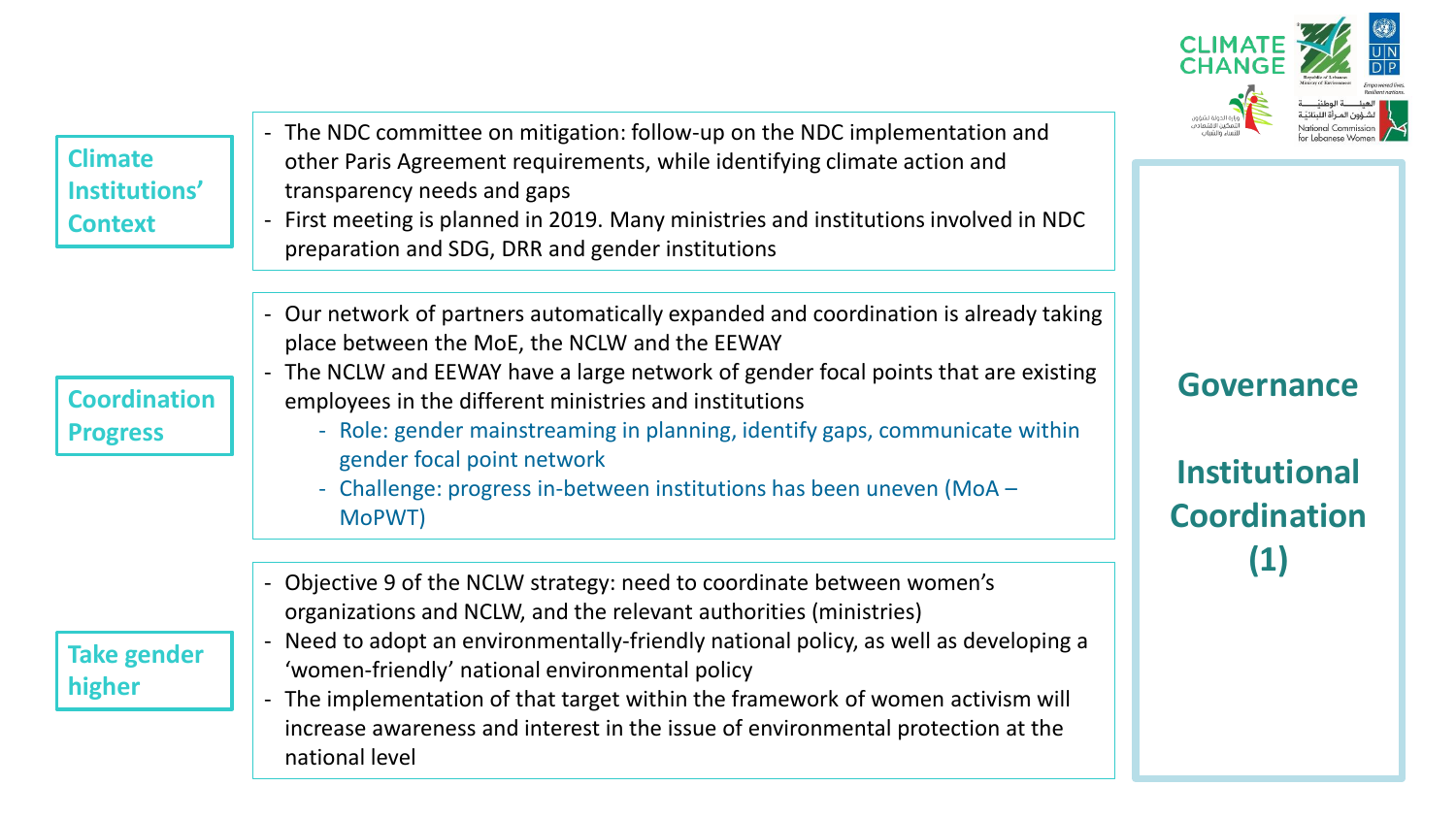

- Leadership: throughout the consultations, many stakeholders iterated that for any kind of mainstreaming to be successful, it has to come through the chain of command

### **Challenges**

- Capacity-building: very few experts knew the linkage between gender and climate change which hinders the engagement needed. A first step would be to understand how relevant is gender to combat and adapt to climate change before engaging in coordination

|                                             | - On gender mainstreaming: work with specific ministries to pilot gender<br>mainstreaming in climate-relevant policies<br>- CoM to adopt SOPs as enhancing leadership |
|---------------------------------------------|-----------------------------------------------------------------------------------------------------------------------------------------------------------------------|
| <b>Opportunities</b><br>for<br>coordination | Regularly follow up with the NCLW and women's ministry to take stock of the<br>$\overline{\phantom{0}}$<br>integration                                                |
|                                             | - Coordination with the DRR office needs to include gender components                                                                                                 |
|                                             | - Coordination with the SDG committee on SDG 5 and 13 is crucial to avoid                                                                                             |
|                                             | duplication of efforts in implementation                                                                                                                              |
|                                             | - On gender tracking: include sex-disaggregated data requirements in institutional                                                                                    |
|                                             | arrangements with ministries and institutions to report in BURs and NCs.                                                                                              |

**Governance**

**Institutional Coordination (2)**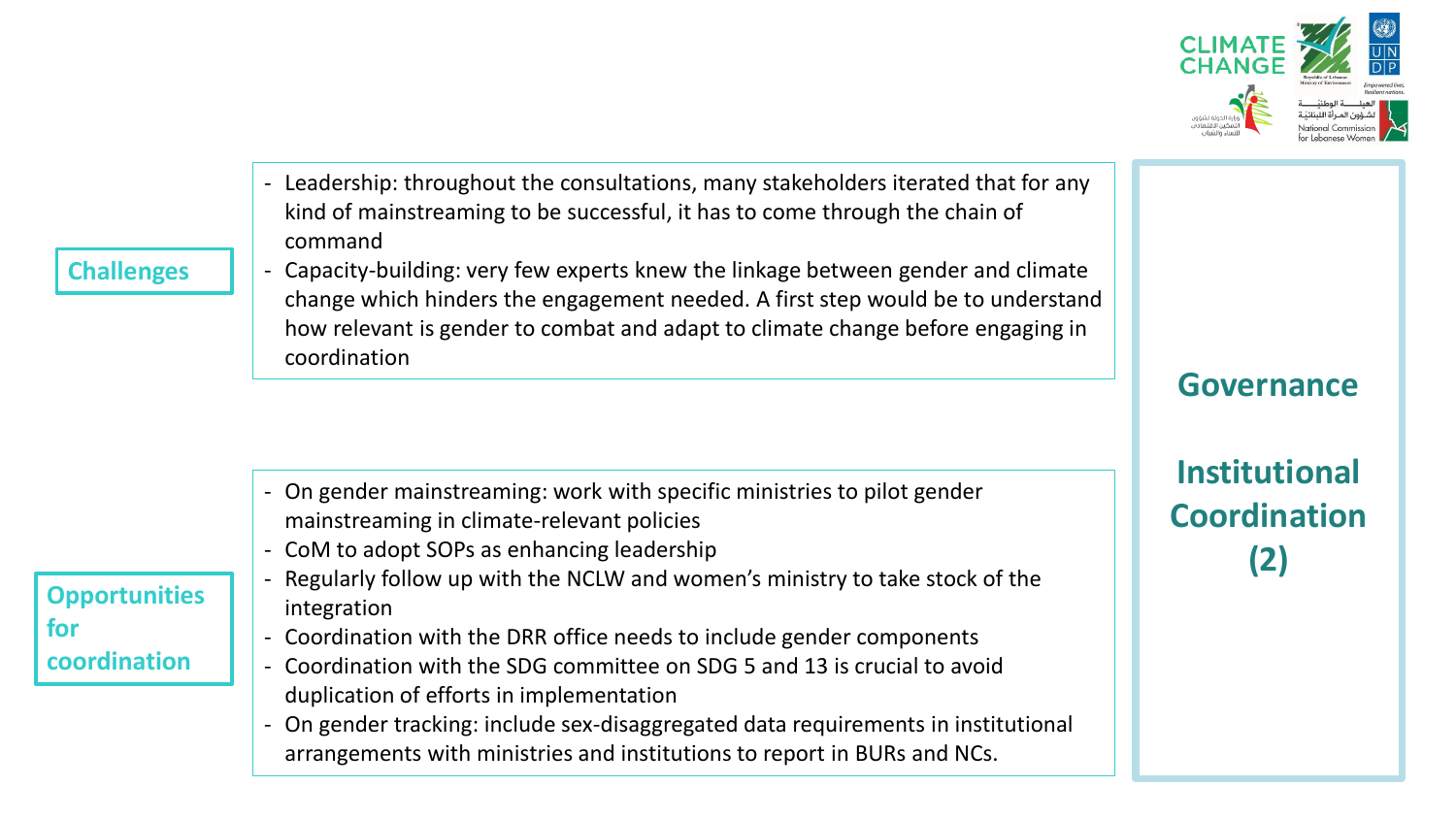

#### **MoA strategy and FAO forestry strategy include sex-disaggregated data**

#### What is needed for informed decision-making:

- Share of women and men in rural/urban population
- Share of men and women working in each sector
- By sector: repartition of men and women by type of activity and position
- Type of unpaid activities and time spent for each activity by sex
- Study on behaviors with regard to water use, transportation, food consumption… disaggregated by sex
- Level of education by sex and area of residence (urban / rural areas, by governorate)

#### **Challenges to gender-responsive MRV**

- Disaggregation of data by sex is not automatic
- General data related to climate change sectors is not automatically collected and data is often unavailable or outdated
- Not well informed to formulate gender-responsive climate change strategies

# **Planning (1)**

**EEWAY, NCLW, civil society, DRR, NDC committee, SDG committee, gender focal points**

#### **Gender inclusion by sector policies**



### **Challenges to policy change Gender and Climate Change**

- Cultural barriers to gender equality and women's participation
- Misunderstanding of gender and therefore not a priority
- Lack of data related to climate change and gender
- Lack of coordination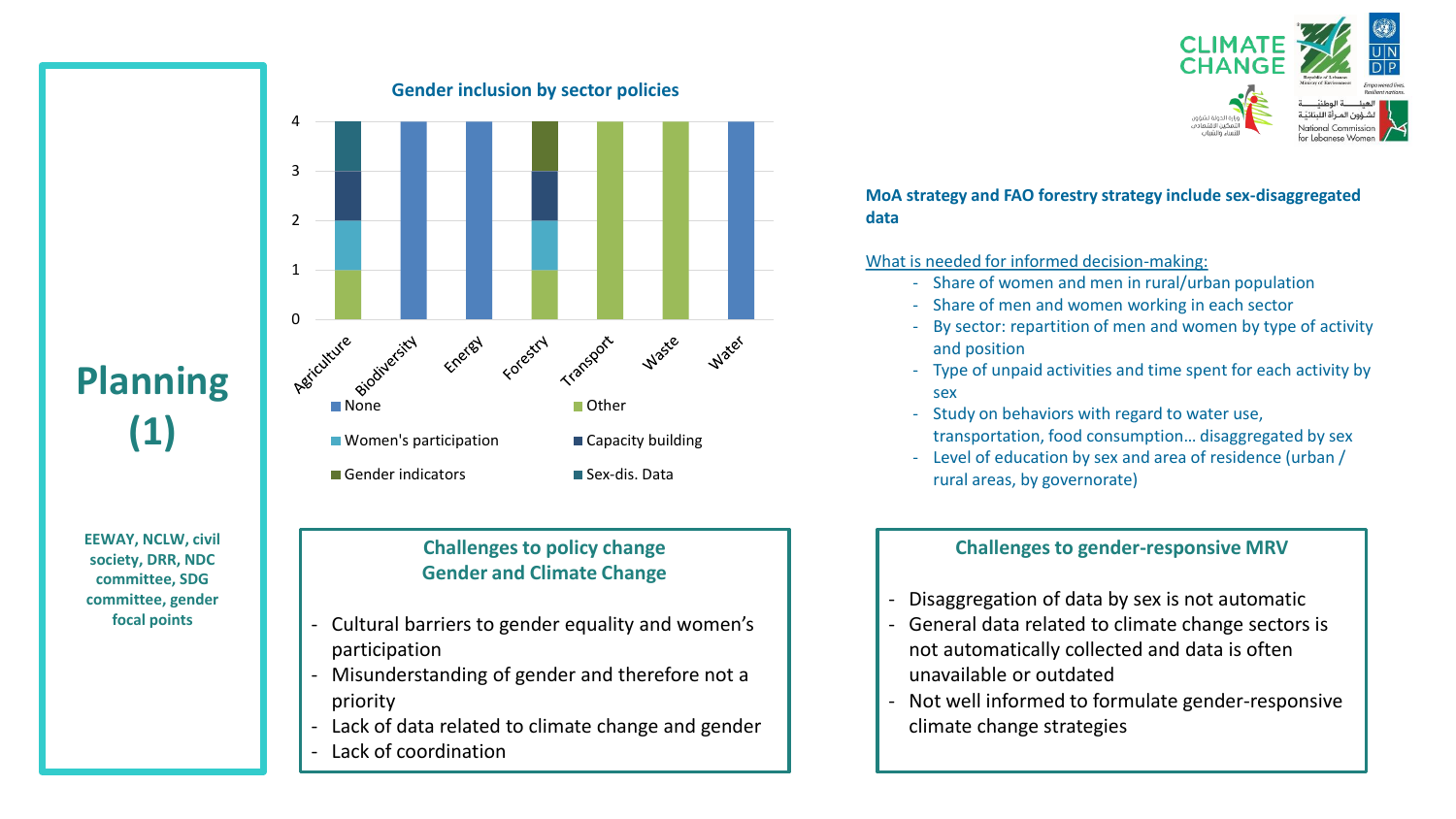

## **From policy to sub-national planning**

Key strategic objectives from NCLW 2017-2019 plan:

- Guaranteeing the inclusion of women in official commissions and committees mandated to put environmental policies on the local and national levels;
- Holding sessions and workshops addressed to women in universities and schools at the municipal levels to raise awareness on concepts of SD and climate change

Disaster Risk Reduction:

- Creating many local committees that include local authorities, Red Cross, community groups and municipalities with an emphasis on gender balance

## **(2) Results and scaling-up**

NCLW campaigning on environment for ministries, municipalities and CSOs through number of workshops to increase women's awareness

Activities to be directly linked to a strategy of SD, and linked to the interest of women in the environment with national attention to that issue

> → **NCLW with partner ministries to draft a national strategy for environmental protection and the rationalization of expenditure on water and energy and waste**

### **Resources**

Earmarking in budgeting is a national issue, very few expenditure accounts are relevant and categories are challenging to alter to accommodate different types of expenditures in the budget

Little funding goes to NCLW and other agencies working on gender

NDCSP gender and climate funding first resource of its kind

**Planning**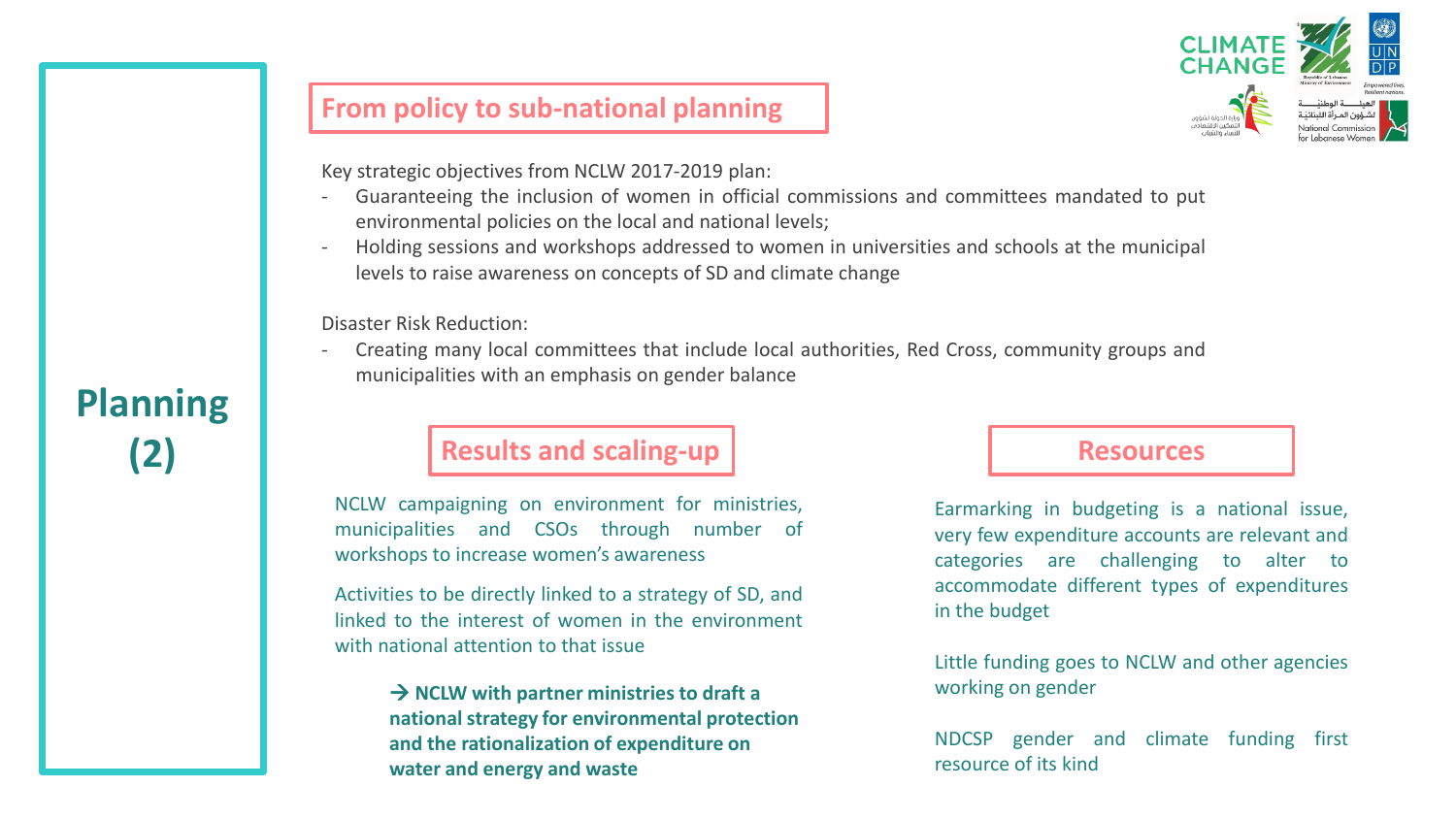## **Enhancing Lebanon's NDC**

Including gender in the NDC is an opportunity to bring the gender/climate dynamic to a higher level

Clear messaging in NDC: end all forms of discrimination, ensure women's full and effective participation and equal opportunities for leadership at all levels of decision making

NDC can include details on how women are impacted by climate change and how Lebanon intends to address gender imbalance

SDG-NDC synchronization and integration in NDC



#### **Gender and Climate Integration**

Climate change mentioned in Objective 9 of the NCLW 2011-2021 strategy: positive role that women can play along with men to improve social behaviors to mitigate climate change and to adapt to its impacts

National Strategy for Gender Equality 2017- 2030: seeks to be in line with the Paris Agreement and the SDGs, and has incorporated climate change, environment, and natural crisis and disasters aspects into its key areas for actions

Gender Action Plan: Lebanon currently assessing where it stands

- $\rightarrow$  New exercise for Lebanon
- $\rightarrow$  Preliminary results: lack of understanding of the linkages, climate change is not 100% mainstreamed

# **Policy (1)**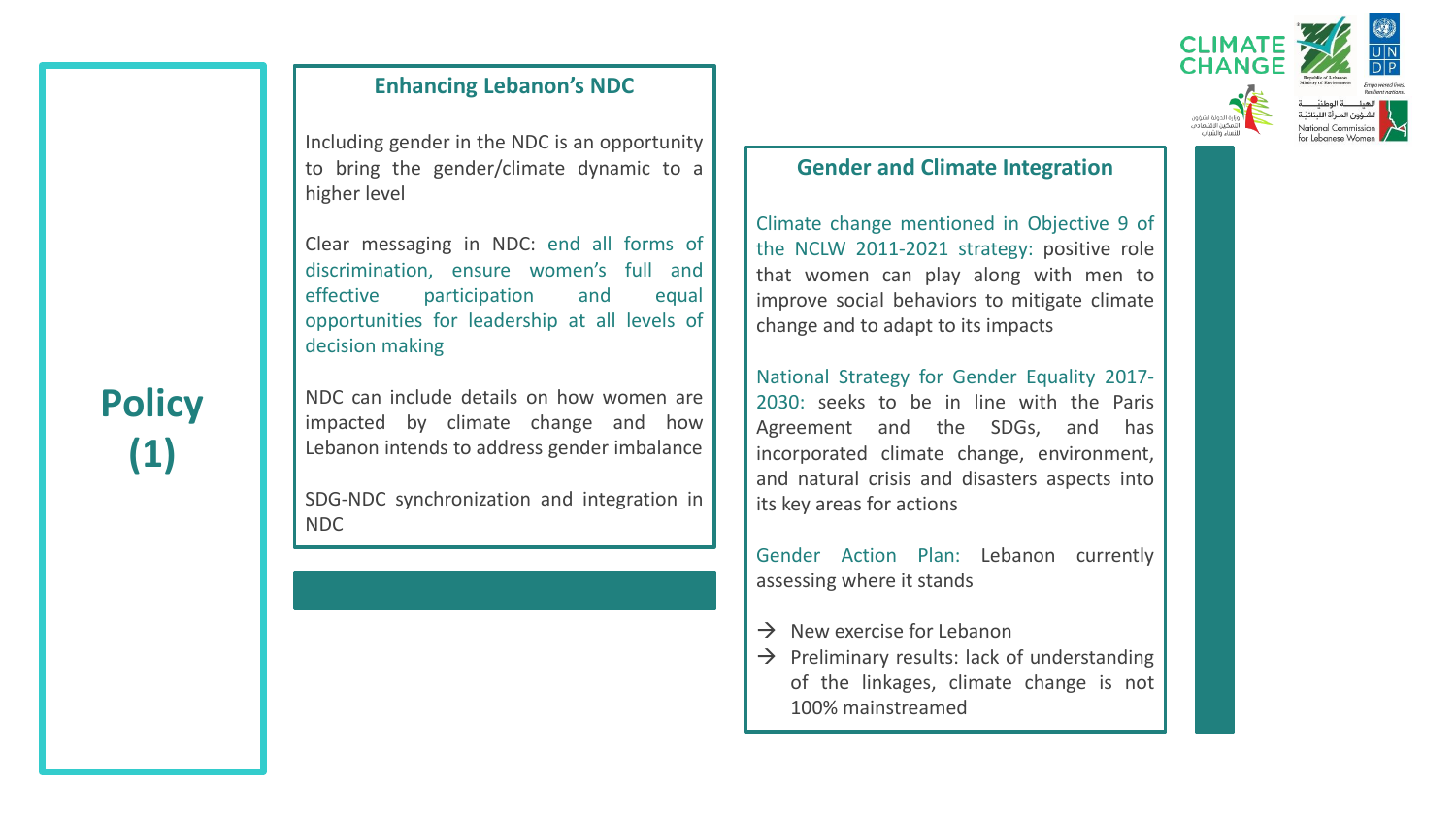

## **Ways to take it further**

Raising awareness: bottom-up and topdown – through the NDC, SDG committees, the gender focal points and other stakeholders

Official twinning of the agendas through high-level events, speeches in international meetings, adopting the SOPs

Education: inclusion of gender in school curriculum, training of teachers

## **Leaders**

MoE, NCLW, and EEWAY, CoM (DRR), MoA

CSOs: some have already integrated gender into their planning and projects

Climate change is generally not included in this collaboration so opportunity to mainstream climate change within CSOs

International community: linkages between SDGs 5 and 13 need to be brought forward at HLPF level, and the UNFCCC gender climate action plan more integrated into other UNFCCC items for enhanced mainstreaming

Media: reshaping gender culture

# **Policy (2)**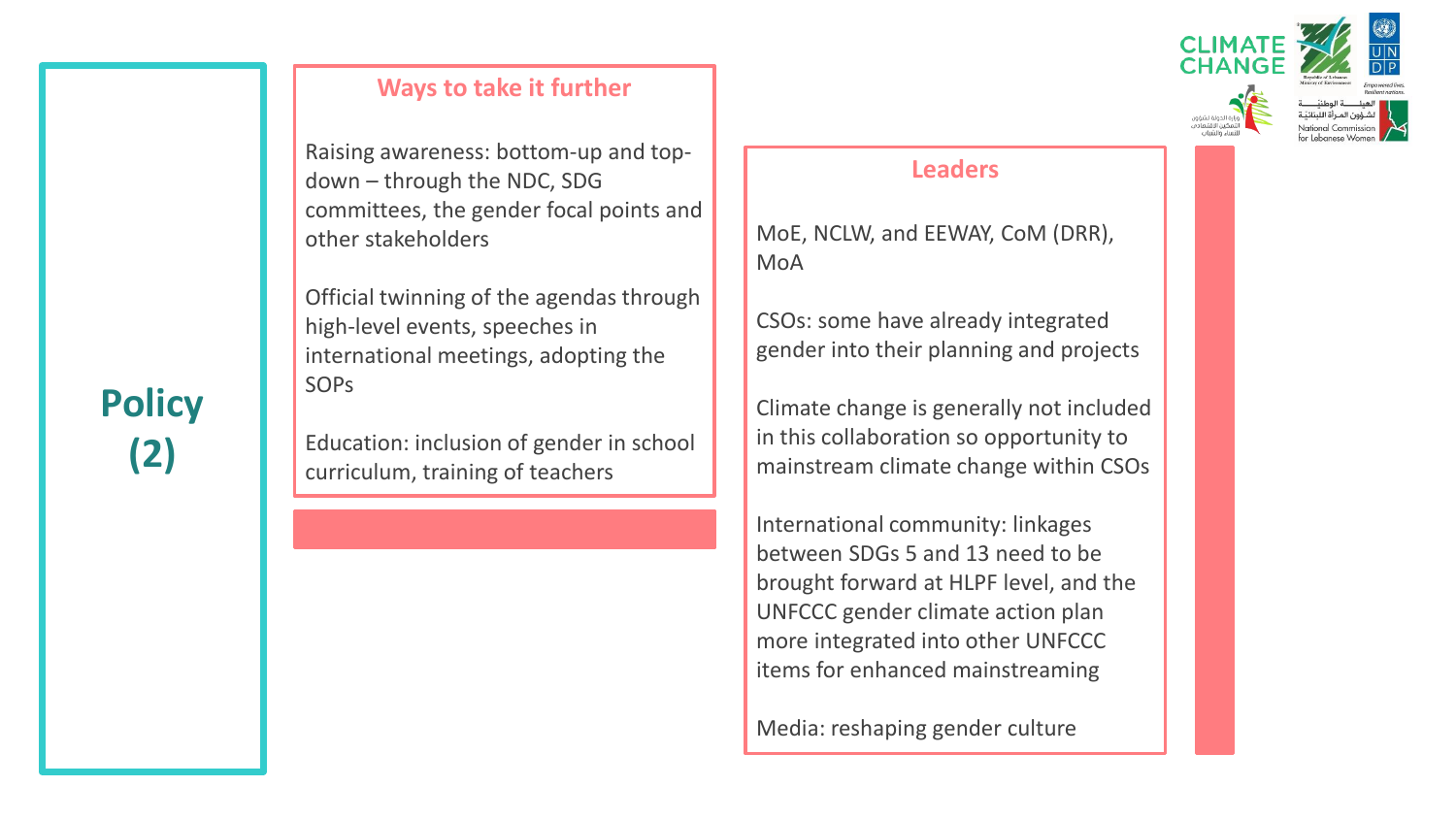## **Main barriers**

- Gender and its relationship to climate change is a relatively new aspect in Lebanon, the concept remains unclear for a majority of stakeholders
- The consultation with public institutions' employees revealed a quite low understanding of gender and gender mainstreaming
- Gender was often referred to as the number of women employees and rarely linked to a structural issue
- Most of the interviewees did not have an idea on how gender can be mainstreamed into their sectors and at the institutional level
- No specific resource or budget is currently allocated in the relevant ministries

## **Entry points**

- CSOs are benefiting from international donor requirements for gender and have started to mainstream gender into their programs and policies
- NDC committee, gender focal points, SDG committee: Trainings on gender and exchange of experience around gender mainstreaming are a successful mean of improving gender integration into climate related projects
- International organizations could fill the capacity-building gap by proposing comprehensive training programs on gender and climate change
- Creating gender units as proposed by some gender focal points for gender-integration into programs and policies

# **Capacity**